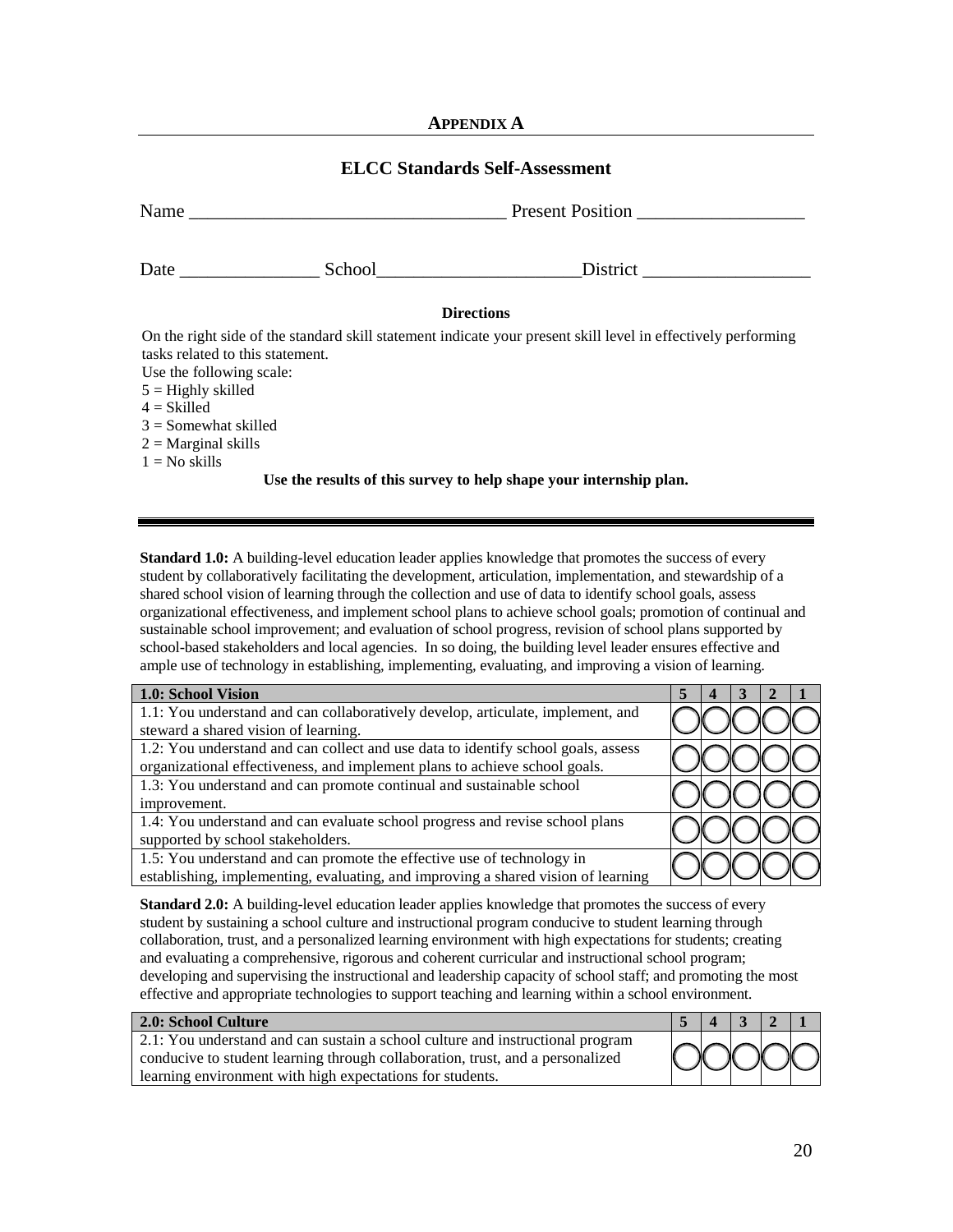| 2.2: You understand and can create and evaluate a comprehensive, rigorous, and<br>coherent curricular and instructional school program.                                                |  |  |  |
|----------------------------------------------------------------------------------------------------------------------------------------------------------------------------------------|--|--|--|
| 2.3: You understand hiring practices of qualified and appropriate certification<br>areas, foster, develop, and supervise the instructional and leadership capacity of<br>school staff. |  |  |  |
| 2.4: You understand and can promote the most effective and appropriate<br>technologies to support teaching and learning in a school environment.                                       |  |  |  |

**Standard 3.0:** A building-level education leader applies knowledge that promotes the success of every student by ensuring the management of the school organization, operation, and resources through monitoring and evaluation of teachers, school management and operational systems; efficiently using human, fiscal, and technological resources in a school environment; promoting and protecting the welfare and safety of school students and staff; developing school capacity for distributed leadership; and ensuring that teacher and organizational time is focused to support high-quality instruction and student learning.

| 3.0: School Management of Organization, Operation, and Resources                |  |  |  |
|---------------------------------------------------------------------------------|--|--|--|
| 3.1: You understand and can monitor and evaluate teacher instruction, school    |  |  |  |
| management and operational systems.                                             |  |  |  |
| 3.2: You understand and can efficiently use human, fiscal, and technological    |  |  |  |
| resources to manage school operations.                                          |  |  |  |
| 3.3: You understand and can promote school-based policies and procedures that   |  |  |  |
| protect the welfare and safety of students and staff within the school.         |  |  |  |
| 3.4: You understand and can develop school capacity for distributed leadership. |  |  |  |
| 3.5: You understand and can ensure teacher and organizational time focuses on   |  |  |  |
| supporting high-quality school instruction and student learning.                |  |  |  |

**Standard 4.0:** A building-level education leader applies knowledge that promotes the success of every student by collaborating with faculty and community members, responding to diverse community interests and needs, and mobilizing community resources on behalf of the school by collecting and analyzing information pertinent to improvement of the school's educational environment; promoting an understanding, appreciation, and use of the diverse cultural, social, and intellectual resources within the school community; building and sustaining positive school relationships with families and caregivers; and cultivating productive school relationships with community partners. In so doing, the building level leader ensures effective and ample use of technology in collaborating with faculty and community members, responding to diverse community interests and needs, and mobilizing community resources.

| 4.0: School Collaboration with Faculty, Community Members, Family                  |  |  |  |
|------------------------------------------------------------------------------------|--|--|--|
| 4.1: You understand and can collaborate with faculty and community members by      |  |  |  |
| collecting and analyzing information pertinent to the improvement of the school's  |  |  |  |
| educational environment.                                                           |  |  |  |
| 4.2: You understand and can mobilize community resources by promoting an           |  |  |  |
| understanding, appreciation, and use of diverse cultural, social, and intellectual |  |  |  |
| resources within the school community.                                             |  |  |  |
| 4.3: You understand and can respond to community interests and needs by building   |  |  |  |
| and sustaining positive school relationships with families and caregivers.         |  |  |  |
| 4.4: You understand and can respond to community interests and needs by building   |  |  |  |
| and sustaining productive school relationships with community partners.            |  |  |  |
| 4.5: You understand and can promote the effective use of technology in             |  |  |  |
| collaborating with faculty and community members, responding to diverse            |  |  |  |
| community interests and needs, and mobilizing community resources.                 |  |  |  |